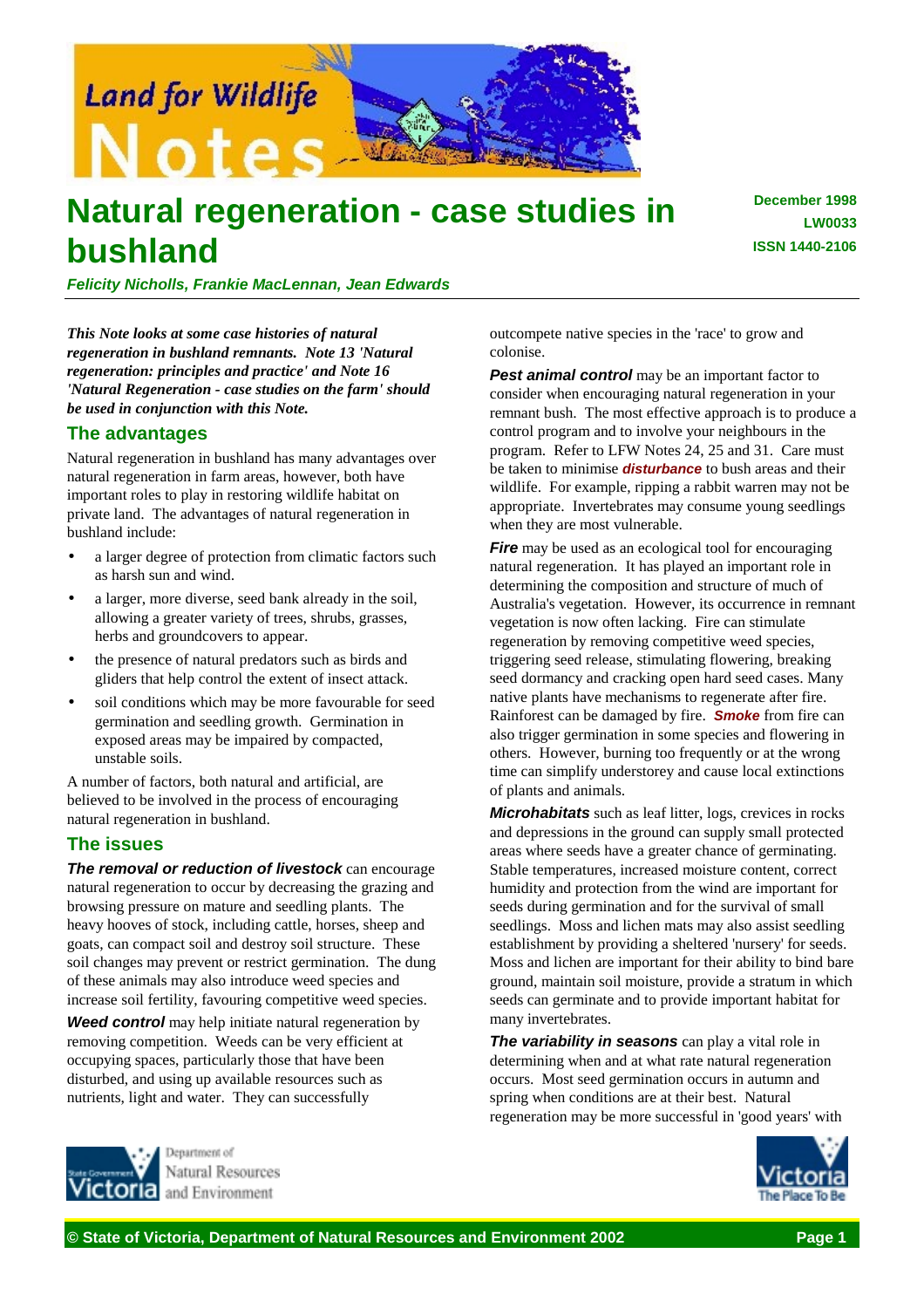above average rainfall when the soil is warm.

Unfortunately, these conditions also encourage an increase in weed seed germination. Germination may fail to occur in a vegetation community during a *drought* and a *flood* may kill seedlings. However, some species, such as River Red Gum, respond to flooding which may initiate largescale regeneration.

**Succession** plays an important role in the regeneration of vegetation. *Pioneer species* (the first colonisers) can include plants such as peas, dogwoods and wattles. These plants occupy an area very quickly and create an environment that is more favourable to other plants, such as eucalypts.

*Wind and insects* are essential for *pollination* and *seed and spore dispersal*. Pollinators such as butterflies, wasps and native bees, allow flowers to become fertilised and, consequently, to set seed. Attract pollinators to your bush by maintaining a diversity of habitats including flowering plants.

*The relationship between plant species* is important in the regeneration of some native species. For example Cherry Ballarts (*Exocarpos cupressiformis*) seem to be partially *dependent* on various species ranging from native grasses to wattles. Their roots parasitize roots of other plants from which they obtain valuable nutrients.

*Wildlife* plays an important role in the processes of natural regeneration. Seeds may germinate after they pass through the *digestive system* of many species of birds and are passed out in their droppings. Attracting these birds back to your bush by encouraging diversity of habitats may assist regeneration. *Perches* have a role in seed dispersal by encouraging birds to stop, at which point they may produce droppings that may contain seeds. Ants can also play a beneficial role in *seed dispersal* and germination. Some seeds even produce ant attracting structures. By carrying the seeds around or taking them down their tunnels or other cavities in the soil, ants aid the dispersal and germination of a large number of Australian plants. However, some ants may take up to 100% of the year's crop of seed for food and nest building and this may prevent germination. Light raking of the soil during seed fall may hide sufficient seed from ants that consume seed. This *disturbance* action is usually carried out by native animals such as bandicoots, Lyrebirds and Mallee Fowl. However, many of these species are lacking from remnants, and light raking of the soil may replace this action. Attracting these animals back to your remnant is important action you could take in trying to return the balance of the bush. Seed dispersal can also be aided by wildlife by acting as a *vector* for movement. Spiky seeds can get caught in fur, skin and feathers. Attracting *natural predators* that feed on herbivores (grubs, caterpillars, crickets etc.) can help reduce attacks on seedlings as well as mature plants.

# **Case Histories**

#### *Case 1: David & Jean Edwards, "The Springs", McKillop (Mt. Evelyn). WET FOREST.*

Method: "Bradley" method (i.e. weeding from the most intact areas towards more weedy areas) followed by selective replanting with indigenous, local provenance species. Bush mulching, allowing plants to seed and regenerate. Annual walk-and-weed to retain good areas where birds drop unwanted seeds (especially berries).

The property has springs which are the source of one of the tributaries of the Stringybark Creek. It includes a southerly slope which has probably *never been grazed* and is in good condition with mature Messmates (*Eucalyptus obliqua*) and Narrow-leaved Peppermints (*Eucalyptus radiata*), a sparse middle storey and small shrubs, grasses and herbaceous plants. Common Bird-orchids occur on several of the informal tracks. The sparse middle-storey is probably due to the slope not being *burnt* for a very long time - probably not since the 1920s.

At the time of purchase, in 1971, parts of the gully were covered with impenetrable mounds of blackberry up to ten metres long. A *weed control program* was initiated by spraying with accurate equipment at the optimum time of the year (between flowering and berry formation - usually between Christmas and New Year). This allowed the wet gully, with its Scented Paperbark (*Melaleuca squarrosa)*, Red-fruited Saw-sedge (*Gahnia sieberiana)*, Rush (*Juncus procerus)* and Coral Fern, to flourish. Annual spotspraying across the property has maintained control.

On the south side of the creek, some mature Narrow-leafed Peppermints died following a Bell Miner (bird) -Psyllid (insect) infestation in 1981. This demonstrates a tip in the balance of *natural predators* and herbivores. The death of these trees opened up the forest to more light and allowed the growth of *pioneer species* such as Dogwood (*Cassinia aculeata*) as well as more flowering plants like Austral Bluebell (*Wahlenbergia gracilis*) and Creamy Candles (*Stackhousia monogyna*).

A similar result follows the deliberate removal of environmental weeds such as *Pittosporum undulatum*. David controls this species by frill-cutting and poisoning ("frill" bark with tomahawk and fill "cups" with herbicide). As it dies, *in situ*, and gradually drops its leaves, the *ground layer* and shrubs increase through natural regeneration.

Part of the steep gully was deliberately burnt with a hot *fire* on Anzac Day 1988. This converted a species-poor understorey to a riot of colour and diversity with wattles, Golden Bush-pea (*Pultenaea gunnii*) and numerous small flowering plants and creepers. Silver Wattle (*Acacia dealbata*) has since become dominant.

Every three or four years there is a big seed set on Cherry Ballarts (*Exocarpus cupressiformis*) and they grow, clustering around the Silver Wattles, which on this property, they seem to be *dependent* on. Jean successfully transplanted a very small Cherry Ballart and a young Silver Wattle a couple of metres apart into a cleared area.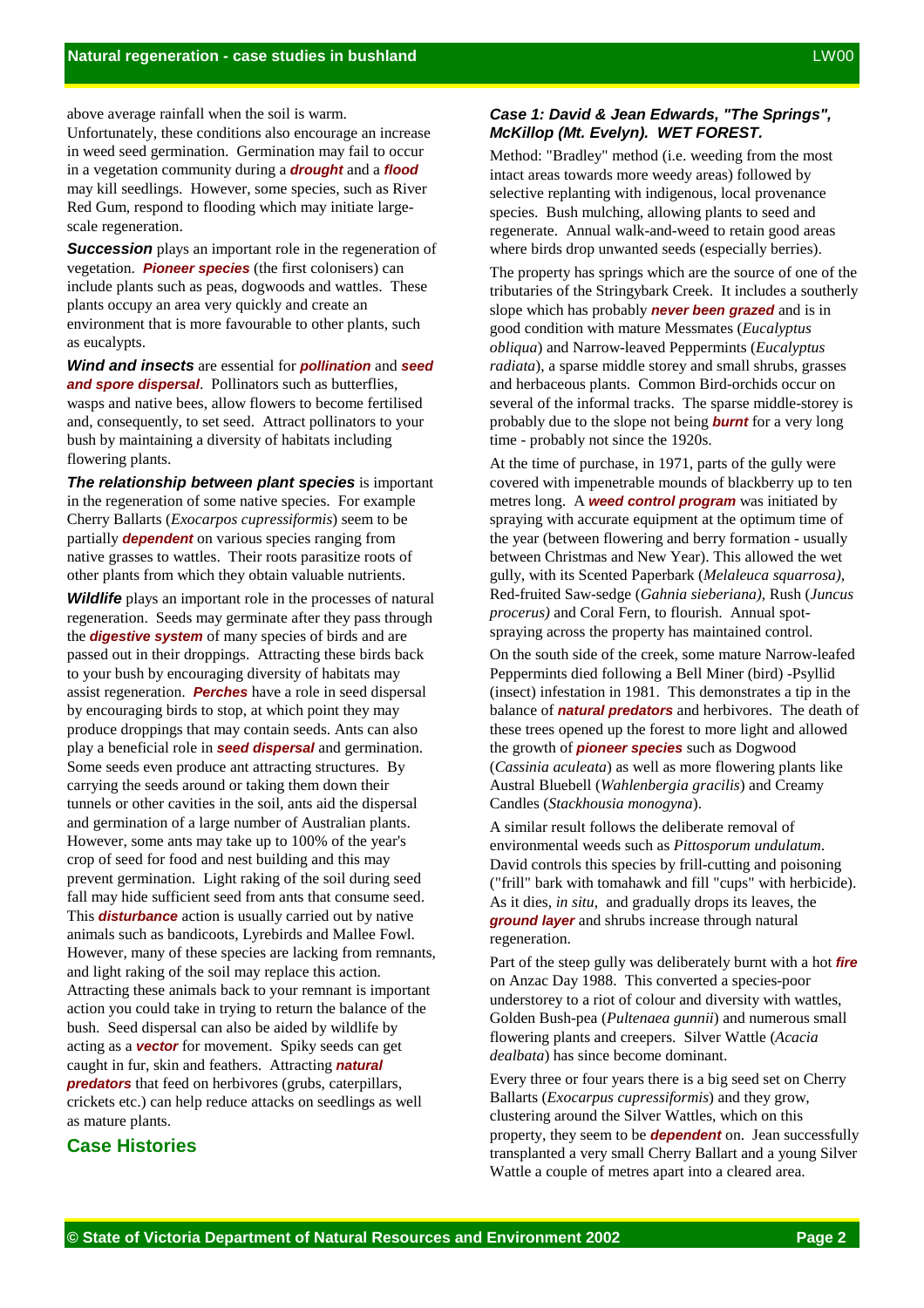Smaller understorey plants take much longer to establish, possibly because of *competition* from the grasses, or possibly because there is not such a great seed source nearby. Where small clumps of Rough Coprosma (*Coprosma hirtella*) and Tasman Flax-lily occurred, these have expanded. Some plantings from local stock has been done and some of these are now starting to self-seed and regenerate.

Another interesting form of natural regeneration which has occurred on the property over the last twenty years is the spread of tree ferns (mainly *Cyathea australis* but some *Dicksonia antartica*). This is possibly due to the *spread of spores by wind* and perhaps other vectors. In 1971 the tree ferns were confined to a thin line along the creek. Over time they have appeared in clumps in the gully above the springs. Where there was formerly an infestation of Holly (*Ilex aquifolium*) covering a couple of acres on the moist south-facing slope, and these have been removed, tree-ferns have taken their place in the wetter places.

And what are the pleasures and rewards of restoring the quality of bushland? Yellow-tailed Black Cockatoos which regularly fly low over the property in flocks of up to forty birds are now feeding on the hakea and banksia seed; rosellas feed on the Burgans; White's Thrush (Australian Ground Thrush) is seen occasionally in the damper, more dense parts of the property, as are antechinus; an Eastern Whipbird calls occasionally from the gully and many Swordgrass Brown and other butterflies enliven the summer months.

#### *Case 2: Won Wron State Forest, South Gippsland. HEATHY WOODLAND.*

Method: Fuel reduction burn resulting in regeneration of a greater variety of species.

Won Wron State Forest was burnt in a fuel reduction *fire* in autumn 1992. Three different sites were observed and the response was different depending on the fire *intensity*.

The first site was a heathy woodland and the fire was *hotter than anticipated with partial crowning*. This encouraged species, such as eucalypts and banksias, to resprout and species with hard seeds, such as wattles, to germinate and regenerate. Another fire in the next couple of years could be detrimental to many species *because many have not reached the age where they produce quantities of seed*. By November 1993, when the photo was taken, the Grass-trees had flowered and the sedges were regenerating from rhizomes (underground stems). There was epicormic growth on the eucalypts.

The second site was a stringybark forest which experienced an *intense crown fire*. This encouraged a mass of eucalypt regeneration from seed. The intensity of the fire on the forest floor also led to the germination of soil-stored seed including peas and heath. In fact, the regeneration was so vigorous that 70-80% of the soil surface was covered in 18 months after the fire.

The third site had a *cooler fire* which meant there was no eucalypt regeneration from seed or epicormic growth. The fire was hot enough to kill most shrubs. Species afforded some soil protection, such as orchids and tuberous lilies, were advantaged.



*Native grasses, shrubs and trees started to regenerate once stock was removed from this property.*

## *Case 3: Engerbretson's property at Heathcote Junction. GRASSY WOODLAND.*

Method: Removal of livestock.

When this property was first purchased by the Engerbretson family, there was no obvious ground flora due to *grazing* by stock. When horse and cattle grazing was removed from this bushland, native tussock grasses returned from rootstock. Trees and shrubs also started to regenerate. The resulting understorey is excellent wildlife habitat, it is visually attractive and now the family has a lovely place to go for a picnic. The chances of soil loss through erosion is also minimised.

#### *Case 4: After Ash Wednesday fires. HEATHLAND, DRY FOREST.*

On 16 February 1983, various sites within Victoria were burnt by 180 *fires*, eight of these being major wildfires. The ability of the flora and fauna to re-establish itself was incredible and the following photos, taken 8-10 months after the day, demonstrate this remarkable regeneration of the bushland.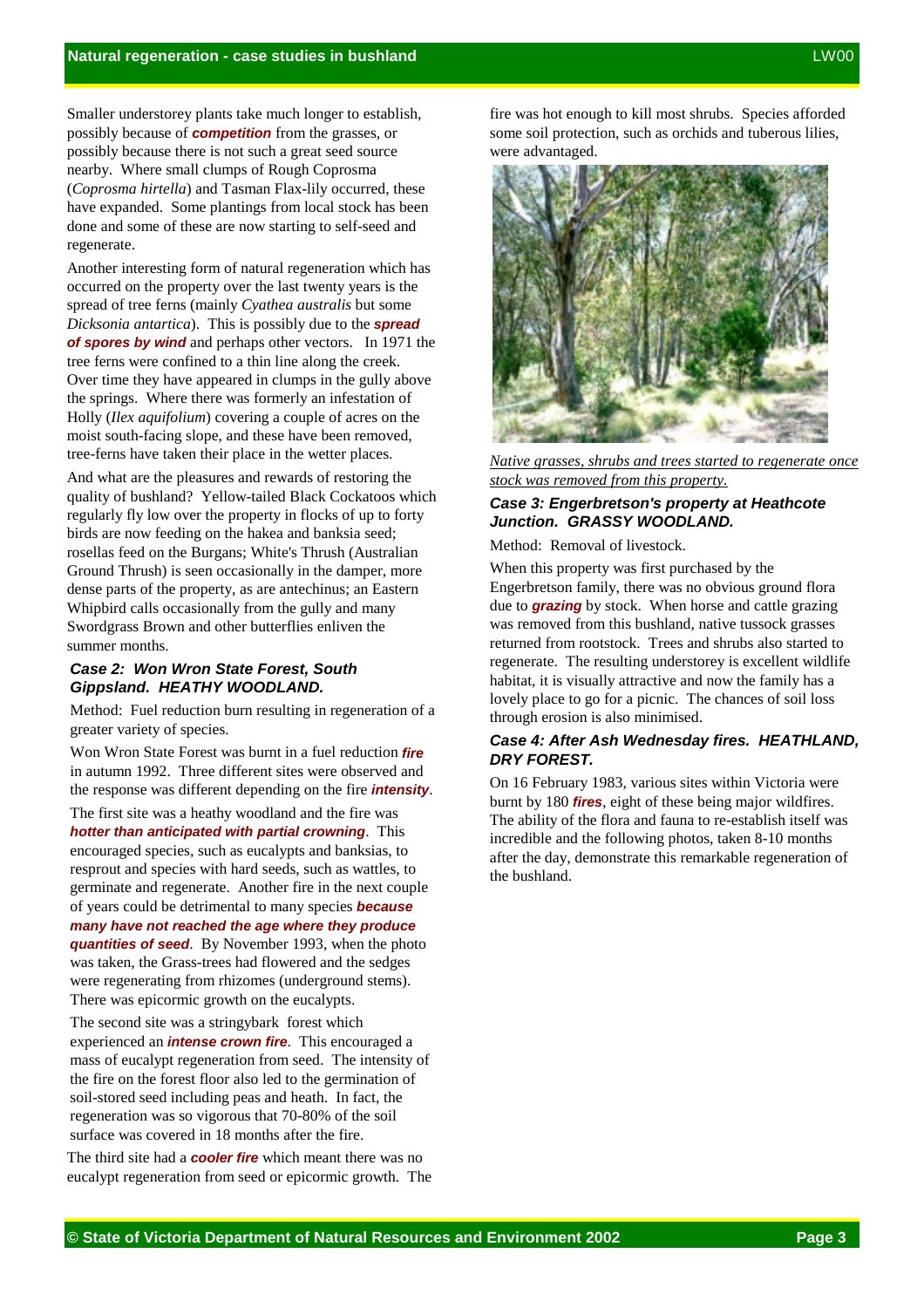

*Buds shooting from beneath the bark (epicormic shoots) of eucalypts after defoliation by fire.*



*Red Beaks (Lyperanthus nigricans) are orchids that are dependent on summer fires to initiate flowering*

#### *Case 5: Tongalong Ridge, Barmah State Forest. DRY WOODLAND.*

Method: Exclusion of grazing by introduced animals and native kangaroos.

The lack of regeneration of understorey and ground plants was evident in most of the higher 'box woodland ridges' in Barmah State Forest, a situation that is quite common in the box woodlands of the northern plains. Shrubs, such as bulokes and wattles, and some native grasses tend to be palatable and disappear when *grazing* pressure is high. The only chance these species may get to regenerate is exclusion of grazers, introduced and native. Once established, native grazers, such as kangaroos, may be allowed to enter the ecosystem once again.



*Plot outside exclusion area showing very little regeneration. Notice the wattles are grazed and the lack of grasses.*

In the summer of 1992/1993 a large exclusion plot was created at Tongalong Ridge to protect an area of Box/Buloke grassy woodland, using fencing that excluded kangaroos, rabbits, hares and cattle. Another plot was marked which did not contain any fencing and was used for comparisons.

Within a couple of years there was an incredible increase in the overall level of vascular plant material in the exclusion plot. Surveys (quadrats) done in early 1995 indicated the most evident changes were increases in the abundance of shrubs, grasses and herbs. These surveys need to be repeated in spring to pick up any differences in the annual plants. Perennial native grasses regenerated from seed and basal stock and as a result, out-competed some of the weeds such as Patersons Curse. Buloke (*Allocasuarina luehmannii*) regenerated by suckering, from seed and by resprouting from basal stock that had been grazed for more than fifty years<sup>1</sup>.



*Exclusion site showing regeneration of plants and general increase in biomass (plant matter)*

There was also a significant difference in the diversity and abundance of moss species. There were about 12-15 species in the exclusion plot and about 6 species in the non exclusion zone. Stock camps and areas of intense grazing had as low as 1-2 species. However, even though the diversity was reduced, many mosses are adapted to colonise bare ground and the number of individual plants in the non-exclusion plot was higher<sup>2</sup>.